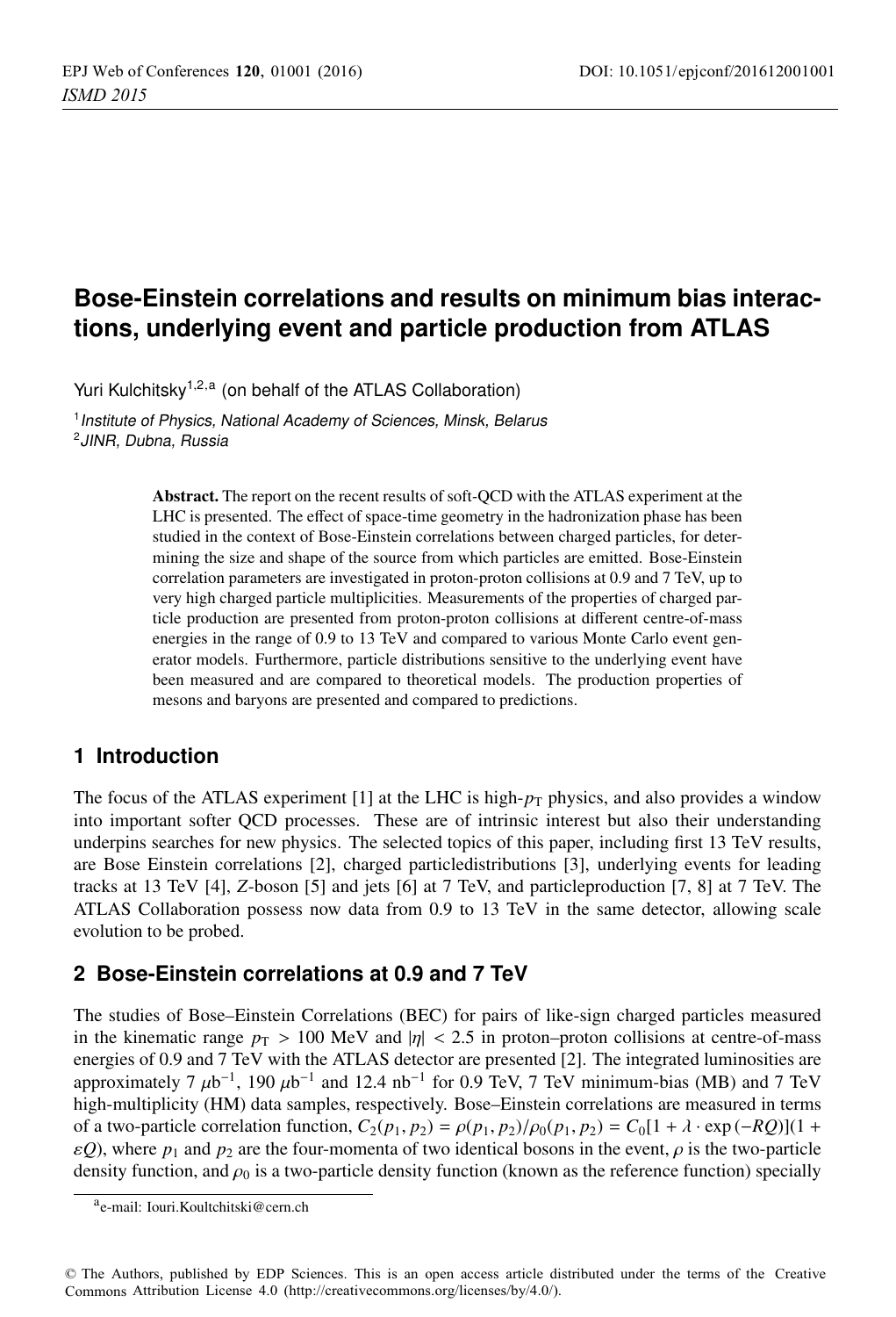constructed to exclude BEC effects,  $Q^2 = -(p_1 - p_2)^2$ , and  $C_0$ , *R*,  $\lambda$ ,  $\varepsilon$  are parameters. The unlikecharge reference sample is used. To account for the effects of resonances, the two-particle correlation function *C*2(*Q*) is corrected using Monte Carlo simulation without BEC effects via a double-ratio correlation function defined as  $R_2(Q) = C_2(Q)/C_2^{MC}(Q)$ . There are no the anti-correlations in the  $R_2(Q)$  correlation functions. The multiplicity and  $\bar{k}_T$  dependences are shown in the Fig. 1 for the *R* (top) and  $\lambda$  (bottom) parameters. The  $R$  parameter (Fig. 1 (a)) increases with multiplicity up to about  $n_{ch} \approx 50$  independently of the center of mass energy. For  $n_{ch} \le 82$  at 0.9 TeV and  $n_{ch} \le 55$  at 7 TeV, the *n*<sub>ch</sub> dependence on *R* is fitted with the function  $R(n_{ch}) = \alpha \sqrt[3]{n_{ch}}$ . The *n*<sub>ch</sub> dependence on *R* at 7 TeV is fitted for  $n_{ch} > 55$  with a constant and  $R(n_{ch}) = 2.28 \pm 0.32$  fm. A saturation effect in the multiplicity dependence of the correlation source size parameter is observed. The  $k<sub>T</sub>$  dependence of the *R* parameter (Fig. 1 (b), (c)) is found to follow an exponential decrease. The shapes of the  $k_T$  dependence are similar for the 7 TeV and the 7 TeV HM data. The  $\lambda$  parameter exponentially decreases with multiplicity (Fig. 1 (d)) and  $k_T$  (Fig. 1 (e), (f)).



**Figure 1.** Dependences of the *R* (top) and  $\lambda$  (bottom) BEC parameters on (a, d) multiplicity,  $n_{\text{ch}}$ , and (b, e) pair transverse momentum,  $k_T = |\mathbf{p}_{T,1} + \mathbf{p}_{T,2}|/2$ , obtained from the exponential fit to the two-particle double-ratio correlation functions *R*2(*Q*) at 0.9 and 7 TeV and 7 TeV HM events (taken from Ref. [2]). The solid and dashed curves are the results of (d) the exponential and (a)  $\sqrt[3]{n_{\text{ch}}}$  for  $n_{\text{ch}} \le 55$  fits. The dotted line in (a) is a result of a constant fit to MB and HM events data at 7 TeV for *n*ch > 55. The solid, dashed and dash-dotted curves on (b) and (c) are results of the exponential fits for 0.9 TeV, 7 TeV and 7 TeV HM data, respectively. The results on the (b) are compared to the corresponding measurements by the E735 experiment at the Tevatron [9], and by the STAR experiment at RHIC [10]. The  $k<sub>T</sub>$  dependence of the fitted parameters (c) *R* and (f)  $\lambda$  obtained from the exponential fit to the  $R_2(Q)$  correlation function at 7 TeV for the different multiplicity regions:  $2 \le n_{ch} \le 9$ (circles),  $10 \le n_{\rm ch} \le 24$  (squares),  $25 \le n_{\rm ch} \le 80$  (triangles) and  $81 \le n_{\rm ch} \le 125$  (inverted triangles).

## **3 Charged particle distributions at 13 TeV**

Measurements of charged particle distributions in pp collisions at 13 TeV are presented, using a data sample of nearly 9 million events recorded by the ATLAS detector, corresponding to an integrated luminosity of  $\approx 170 \mu b^{-1}$  [3]. The corrected distributions for primary charged particles for events with  $n_{\rm ch} \ge 1$  in the kinematic range  $p_T > 500$  MeV and  $|\eta| < 2.5$  are shown in Fig. 2. In most bins of all distributions the largest uncertainty comes from the track reconstruction efficiency. Fig. 2 (a) shows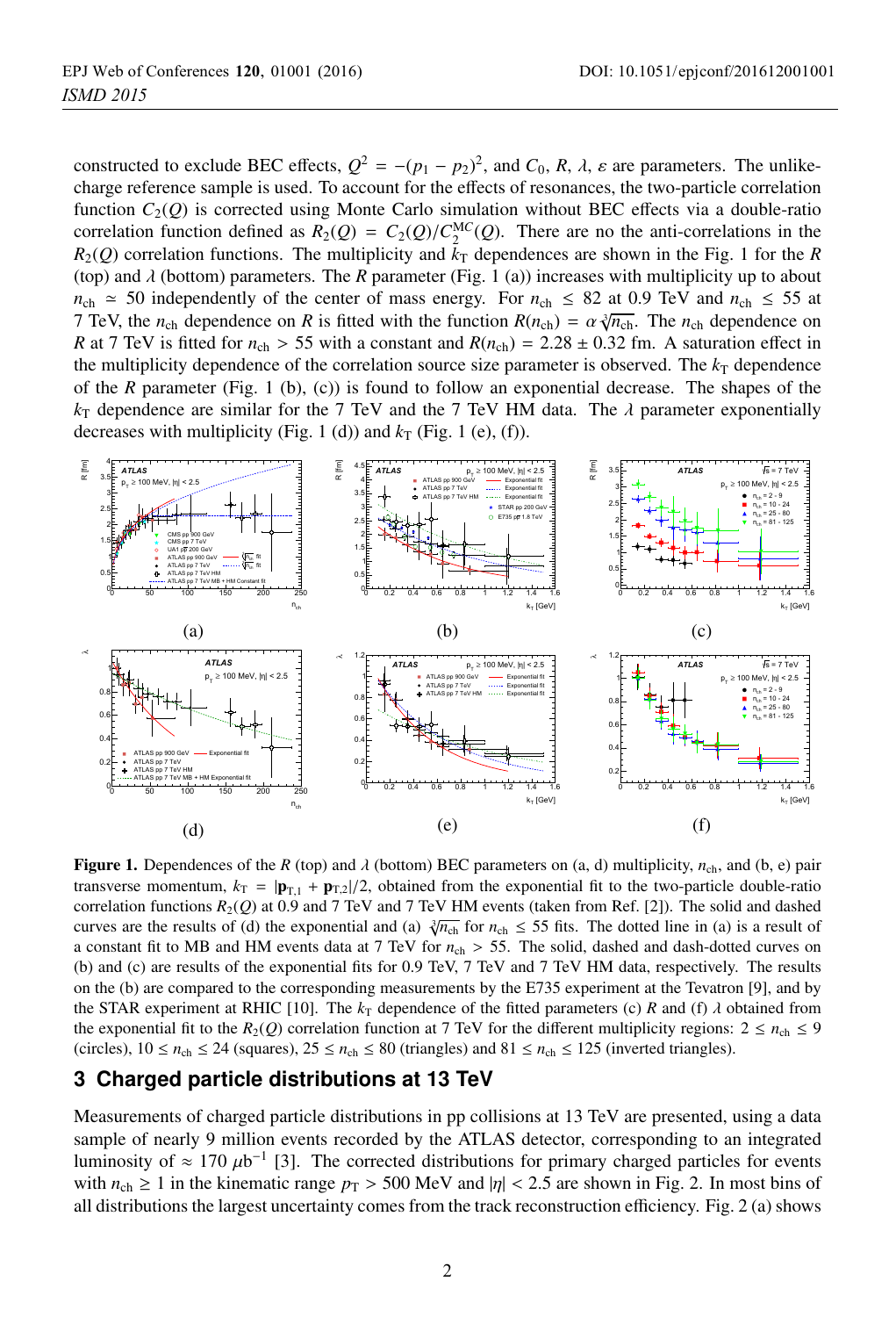the charged particle multiplicity as a function of pseudorapidity. The mean particle density is roughly constant at 2.9 for  $|\eta| < 1.0$  and decreases at higher values of  $|\eta|$ . Fig. 2 (b) shows the charged particle multiplicity as a function of transverse momentum. Fig. 2 (c) shows the charged particle multiplicity distribution. Fig. 2 (d) shows the mean transverse momentum versus the charged particle multiplicity. The  $\langle p_T \rangle$  rises with  $n_{\rm ch}$ , from 0.8 to 1.2 GeV. This increase is expected due to colour-reconnection effects. The results are compared to various Monte Carlo event generator models. The EPOS LHC [11] and the Pythia 8 [12] tunes describe the data the most accurately. The EPOS reproducing the  $\eta$ ,  $p_T$ , and  $\langle p_T \rangle$  distributions best and Pythia 8 A2 describing the multiplicity best in the low and mid- $n_{ch}$ regions.



Figure 2. Charged particle densities as a function of (a)  $\eta$ , (b)  $p_T$ , (c)  $n_{ch}$ , and (d)  $\langle p_T \rangle$  dependence on multiplicity. The dots represent the data and the curves the predictions from different MC models. The bottom panels show the ratio of the MC over the data. Taken from Ref. [3].

## **4 Underlying events at 7 and 13 TeV**

A detector level measurement of track distributions sensitive to the properties of the underlying event is given in Ref. [4]. It is based on 9 million events collected using the ATLAS detector in pp collisions at 13 TeV, corresponding to an integrated luminosity of  $\approx 170 \mu b^{-1}$ . The underlying event (UE) is



Figure 3. Comparison of detector level data and MC predictions for (a, b)  $\langle d^2N_{ch}/d\eta d\phi \rangle$  and (c, d)  $\langle d^2 \Sigma p_T/d\eta d\phi \rangle$  as a function of  $p_T^{\text{lead}}$  in the transverse (a, c) and toward (b, d) regions. The bottom panels in each plot show the ratio of MC predictions to data. Taken from Ref. [4].

defined as the activity accompanying any hard scattering in a collision event. This includes partons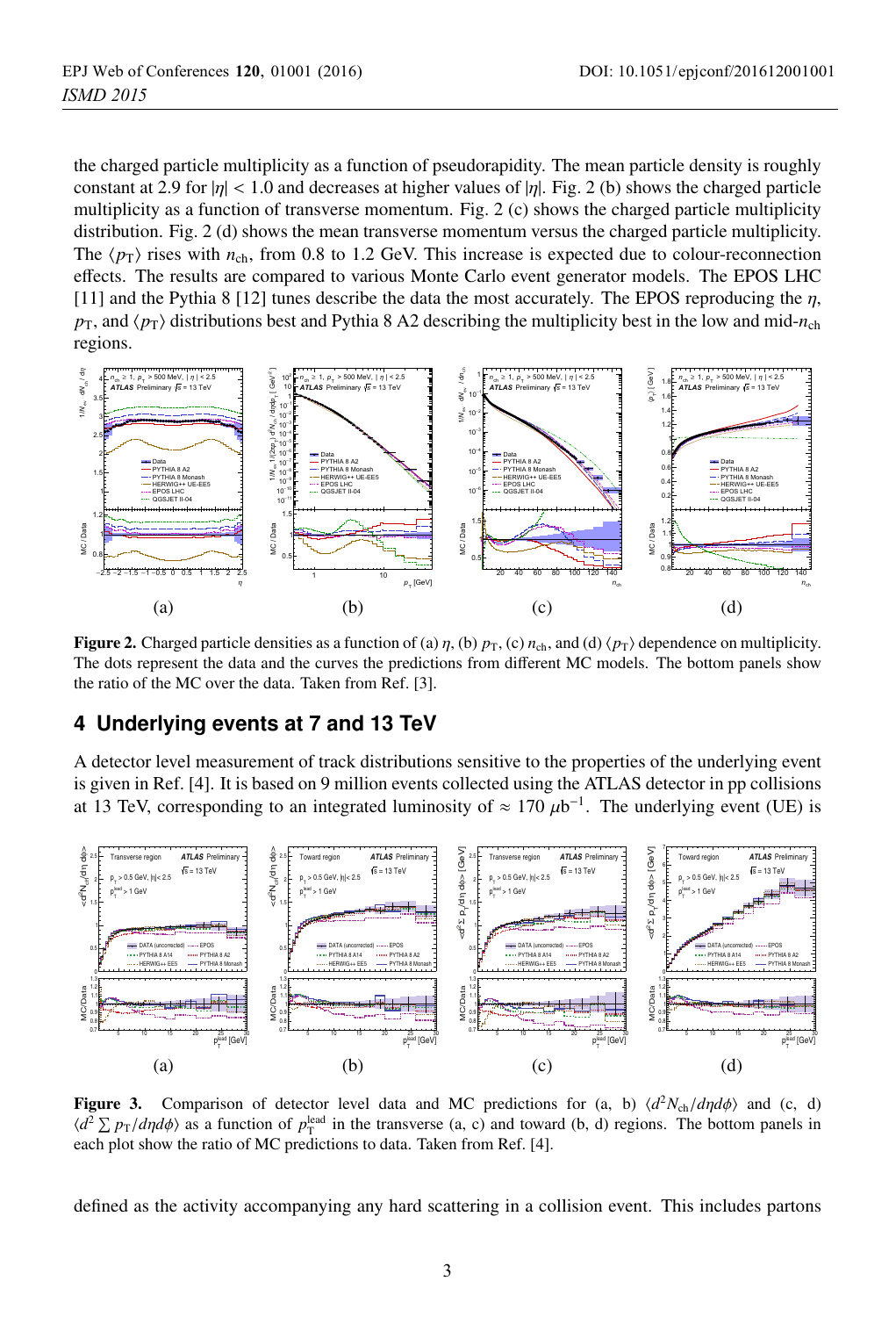

**Figure 4.** Charged particle multiplicity average values,  $N_{\text{ch}}/\delta\eta\delta\phi$  (a, b), and scalar  $\sum p_{\text{T}}$  density average values,  $\sum p_{\text{ch}}/\delta\eta\delta\phi$  (c, d), compared between leading charged particle MB, leading ist and Z  $\sum p_T/\delta n \delta \phi$  (c, d), compared between leading charged particle MB, leading jet and *Z*-boson events, respectively as functions of leading track  $p_T^{\text{lead}}$ , leading jet  $p_T^{\text{leading}}$  and *Z*-boson  $p_T^Z$ , in the transverse region, trans-max and trans-min-regions, respectively. Taken from Ref. [5].

not participating in the hard-scattering process (beam remnants), and additional scatters in the same pp collision, termed multiple parton interactions (MPI). Initial and final state gluon radiation (ISR, FSR) also contribute to the UE activity. The direction of the leading track is used to define regions in the azimuthal plane that have different sensitivity to the UE. In Fig. 3 the average densities of track multiplicity and scalar  $\sum p_T$  are shown. In the transverse region, both show a gradual increase, rising to an approximately constant plateau for  $p_T^{\text{lead}} > 6$  GeV. For higher values of  $p_T^{\text{lead}}$ , the toward and away regions include contributions from jet-like activity, yielding gradually rising average  $\sum p_T$ density. Among the MC models, Pythia 8 A14, Monash [12] and Herwig++ [13] predictions are closest to data in the plateau part of the transverse region, but none of the models describe the initial rise well. The EPOS [11] generator predicts significantly less activity at higher  $p_T^{\text{lead}}$ , indicating the absence of semi-hard MB events.

A measurement of charged particle distributions sensitive to the properties of the underlying event is presented for an inclusive sample of events containing a *Z*-boson [5] and jets [6]. The measurement is based on data collected using the ATLAS detector in pp collisions at 7 TeV with an integrated luminosity of 4.6 fb−<sup>1</sup> for *Z*-boson and 37 pb−<sup>1</sup> for jets. The certain common qualitative features can be observed by comparing  $\sum p_T/\delta \eta \delta \phi$  and  $N_{ch}/\delta \eta \delta \phi$  as functions of the leading object  $p_T$  in the transverse region, and also separated into the trans-max/min regions as shown in Fig. 4. The measurements with a leading jet are complementary to the measurements with a leading track, and a smooth continuation at 20 GeV is observed (in Fig. 4 (a), (c)), corresponding to the lowest jet  $p<sub>T</sub>$  for which the jet measurement could be performed and the highest leading track momentum included in the leading track analysis. Where the  $p<sub>T</sub>$  of the leading object is less than 50 GeV, a large difference is observed both for the  $N_{ch}$  and  $\sum p_T$  average values between the jet and *Z*-boson measurements in Fig. 4 (a), (c); the increase of the associated activity as a function of the hard scale  $p<sub>T</sub>$  is very different in track/jets events from the *Z*-boson events. The *N*ch density is similar in the underlying event associated with a jet to that with a *Z*-boson for higher values of the hard scale ( $\geq$  50 GeV), there are residual differences in the average  $\sum p_T$  densities. The activity in events with a *Z*-boson is systematically higher than that in events with jets. From the behaviour of the underlying event properties in the trans-max/min regions in Fig. 4 (b), (d) this difference originates mostly from the trans-max region, due to selection bias. The trans-min region is very similar between the two measurements, despite the different hard scales, indicating again that this region is least sensitive to the hard interaction and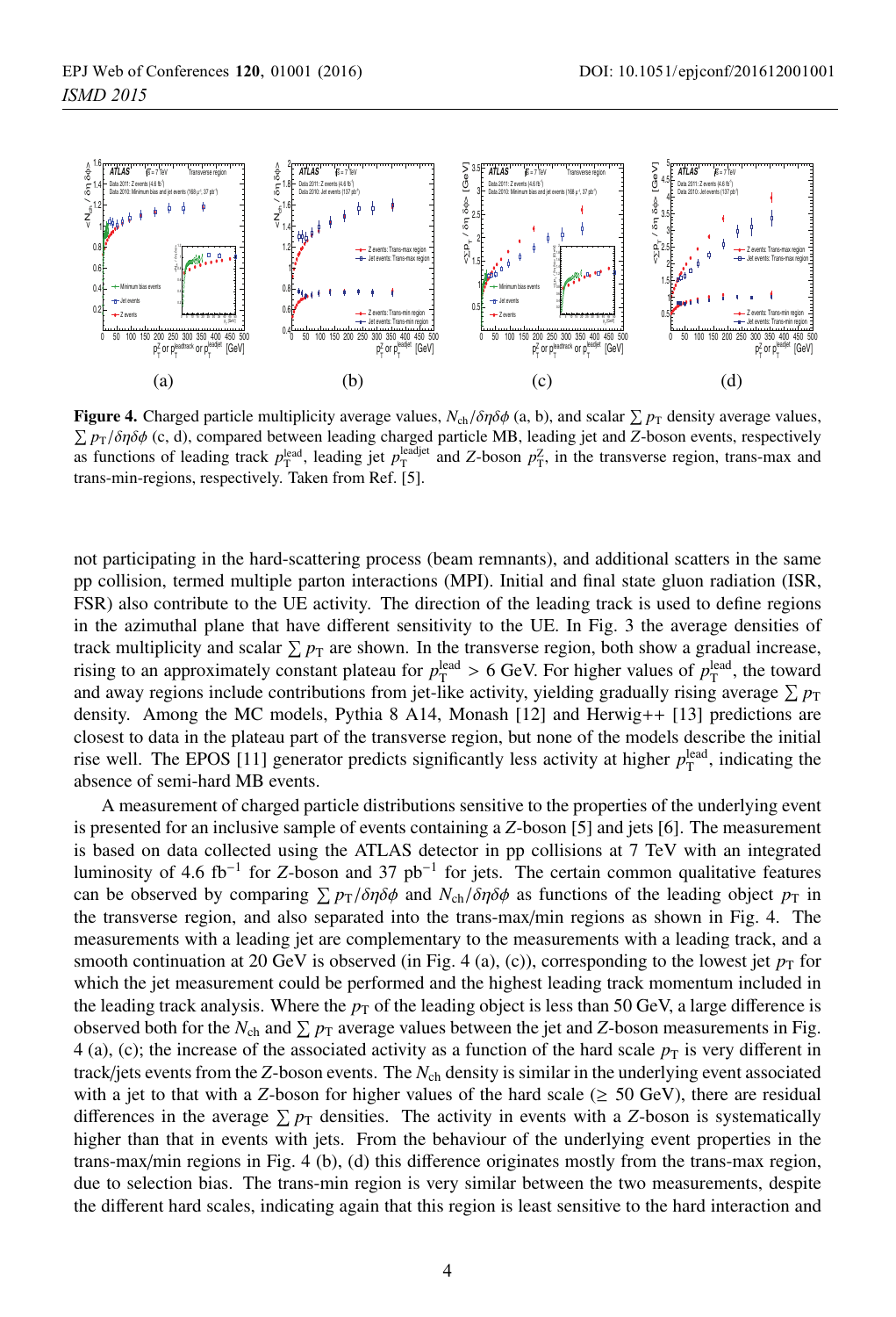

**Figure 5.** Transverse polarization of  $\Lambda$  and  $\bar{\Lambda}$  hyperons as a function of (a)  $x_F$  and (b)  $p_T$  (taken from Ref. [7]). The Λ transverse polarization measured by ATLAS compared to the measurements from lower center-of-mass energy experiments HERA-B data taken from Ref. [15], NA48 from Ref. [16], E799 data from Ref. [17], and M2 from Ref. [18].

most sensitive to the MPI component. The measured distributions are compared to the predictions of various Monte Carlo generators implementing different underlying event models.

#### **5 Particleproduction at 7 TeV**

The transverse polarization of  $\Lambda$  and  $\bar{\Lambda}$  hyperons produced in pp collisions at a center-of-mass energy of 7 TeV is measured in Ref. [7]. The analysis uses 760  $\mu$ b<sup>-1</sup> of MB data collected by the ATLAS detector. The measured transverse polarization averaged over Feynman  $x_F$  from  $5 \times 10^5$  to 0.01 and transverse momentum  $p_T$  from 0.8 to 15 GeV is 0.010  $\pm$  0.005 (*stat*)  $\pm$  0.004 (*syst*) for  $\Lambda$  and  $0.002 \pm 0.006$  (*stat*)  $\pm 0.004$  (*syst*) for  $\bar{\Lambda}$ . It is also measured as a function of  $x_F$  (Fig. 5 (a)) and  $p_T$ (Fig. 5 (b)), but no significant dependence on these variables is observed. Prior to this measurement, the polarization was measured at fixed target experiments with center-of-mass energies up to about 40 GeV. The ATLAS results are compatible with the extrapolation of a fit from previous measurements to the  $x_F$  range covered by this measurement (Fig. 5 (c)).

A measurement of the  $\phi(1020) \times BR(\phi \to K^+K)$  production cross section at 7 TeV is presented using pp collision data corresponding to an integrated luminosity of 383  $\mu$ b<sup>-1</sup>, collected with the ATLAS experiment [8]. Selection of  $\phi(1020)$ -mesons is based on the identification of  $K^{\pm}$  by their energy loss in the pixel detector. The differential cross section is measured as a function of the transverse momentum,  $p_{\text{T},\phi}$ , (Fig. 6 (a)) and rapidity,  $y_{\phi}$ , (Fig. 6 (b)) of the  $\phi(1020)$ -meson in the fiducial region 500 <  $p_{T,\phi}$  < 1200 MeV,  $|y_{\phi}|$  < 0.8, kaon  $p_{T,K}$  > 230 MeV, and kaon momentum  $p_K$  < 800 MeV. The integrated  $\phi(1020)$ -meson production cross section in this fiducial range is measured to be <sup>φ</sup>(1020)×*BR*(<sup>φ</sup> <sup>→</sup> *<sup>K</sup>*+*K*) <sup>=</sup> <sup>570</sup>±8 (*stat*)±66 (*s*y*st*)±20 (*lumi*) <sup>μ</sup>b. The extrapolated cross section is compared to the measurement by the ALICE Collaboration of the  $\phi(1020)$  production cross section (see Ref. [19]). A comparison between the cross section measurements is shown in Fig. 6 (c). The measurements as a function of  $p_{\text{T},\phi}$  are in agreement to within 10% in the first two bins and to within 3% in the other bins, which is well within the systematic uncertainties. The  $\phi(1020)$  production cross section is in agreement with the predictions of the MC generators EPOS [11] and Pythia 6 DW [12].

### **6 Summary**

The Bose-Einstein correlations at 0.9 and 7 TeV were studied. For the first time a saturation effect in the multiplicity dependence of the extracted BEC radius parameter is observed. The  $k_T$  dependence